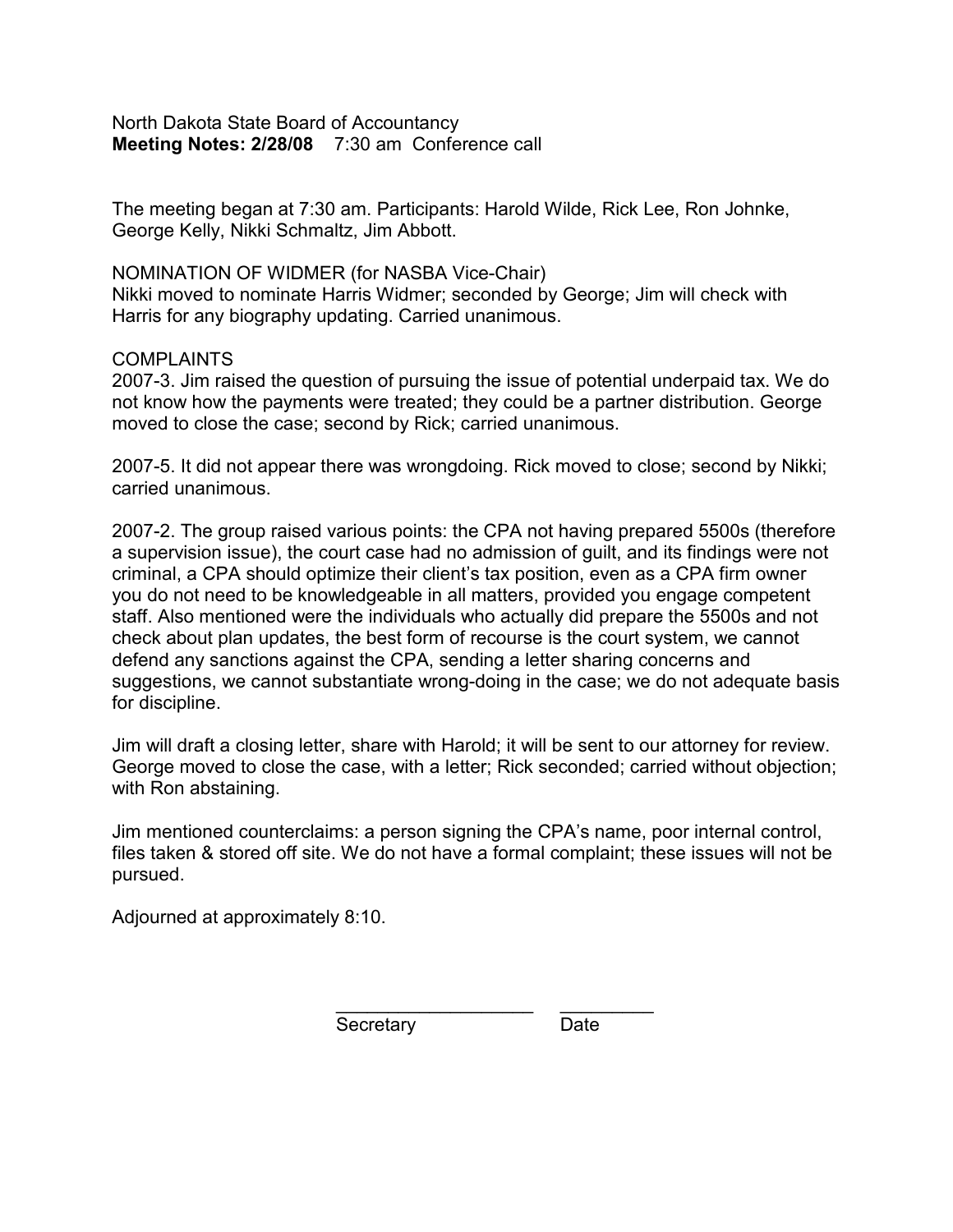\_\_\_\_\_\_\_\_\_\_\_\_\_\_\_\_\_\_\_\_\_\_\_\_\_\_\_\_\_\_\_\_\_\_\_\_\_\_\_\_\_\_\_\_\_\_\_\_

The meeting began at about 7:30 am. Participants: Harold Wilde, Rick Lee, Ron Johnke, George Kelly, Nikki Schmaltz, Sherre Sattler, Ken Tupa, Jim Abbott.

## RULE CHANGES

Jim provided background. There were three issues of concern for the Rules Committee – peer review, board stipends and concentration. Ken confirmed that the peer review change is probably no longer a concern. Harold supported leaving the changes as proposed, unless the Committee mandates change in June. He indicated that business is more complex, and our job is to protect the public. Ken commented on the potential value of being flexible with the Committee's concerns.

Rick moved to only amend one proposal (i.e. leave the stipend daily rate at \$300, but retain the proposed \$2000 cap); second by Ron; carried unanimous. Harold will plan to be at the next Rules Committee meeting.

MAY MEETING DATE Set for June 5 at 1 pm, with lunch at noon.

## OTHER ITEMS

Jim mentioned three items – the complaint about the exam fingerprinting requirement, NASBA nominations, and the May 19 Exam conference.

ADJOURNED: 8:10 am.

 $\frac{1}{2}$  ,  $\frac{1}{2}$  ,  $\frac{1}{2}$  ,  $\frac{1}{2}$  ,  $\frac{1}{2}$  ,  $\frac{1}{2}$  ,  $\frac{1}{2}$  ,  $\frac{1}{2}$  ,  $\frac{1}{2}$  ,  $\frac{1}{2}$  ,  $\frac{1}{2}$  ,  $\frac{1}{2}$  ,  $\frac{1}{2}$  ,  $\frac{1}{2}$  ,  $\frac{1}{2}$  ,  $\frac{1}{2}$  ,  $\frac{1}{2}$  ,  $\frac{1}{2}$  ,  $\frac{1$ Secretary Date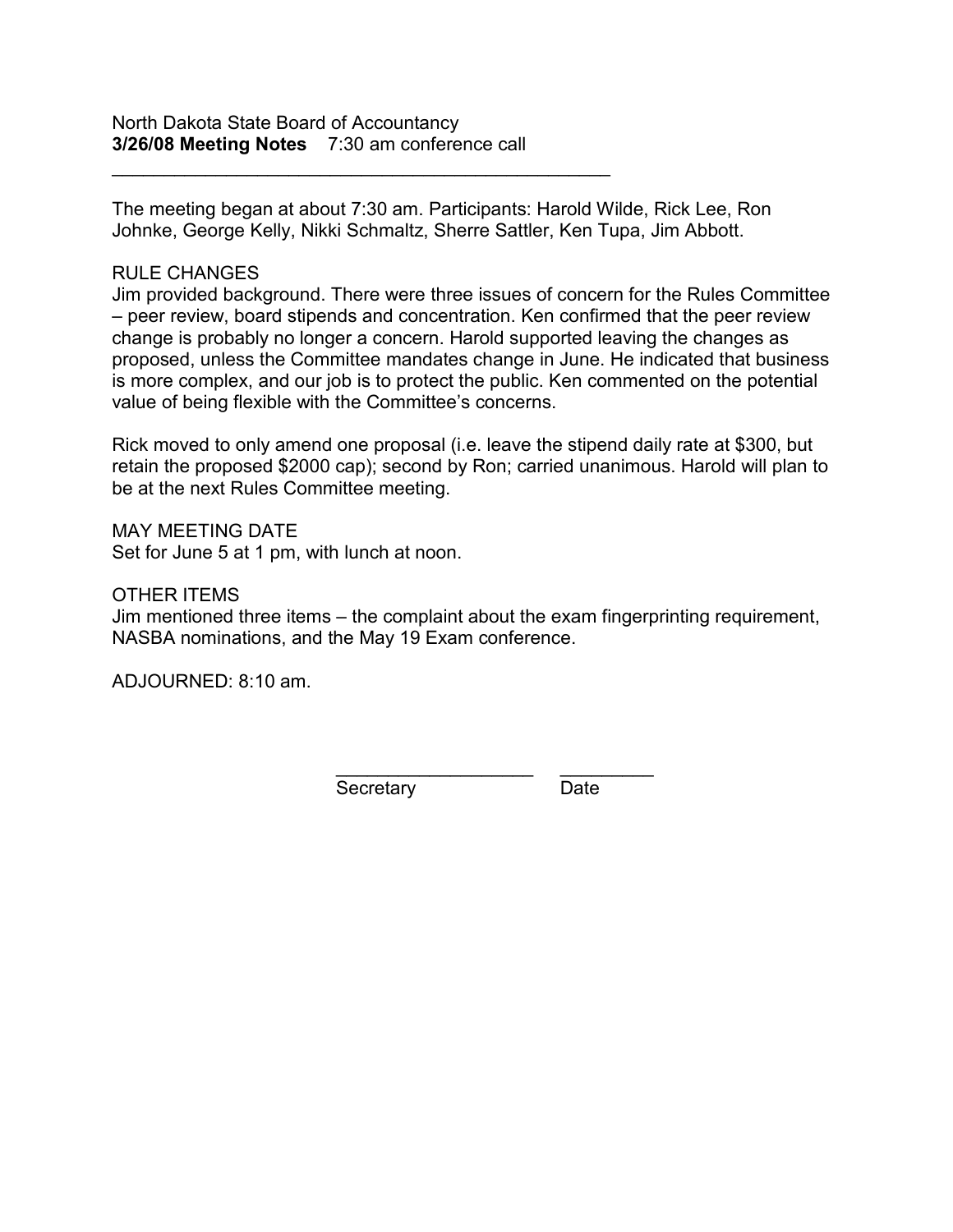\_\_\_\_\_\_\_\_\_\_\_\_\_\_\_\_\_\_\_\_\_\_\_\_\_\_\_\_\_\_\_\_\_\_\_\_\_\_\_\_\_\_\_\_\_\_\_\_

The meeting began at 12:35. Participants: Harold Wilde, Rick Lee, Ron Johnke, George Kelly, Nikki Schmaltz, Jim Abbott, Mandy Carlson.

OFFICERS: Rick moved to retain the current officer slate – Harold as president, Ron as Secretary; George second; carried unanimous.

MINUTES: Nikki moved approval of the minutes from the Nov. 16, Feb. 28, and March 26 meetings; second by George; carried unanimous.

## FINANCIAL REPORT (3/31/08)

It was suggested that Jim report from time to time, on the status of our reserves. Jim will check on the licensure fees of other states. Expenses (checks 12204 to 12423) were approved on motion by Rick; second by Nikki; carried unanimous.

BUDGET: George moved approval of the budget as presented; second by Ron; carried unanimous.

## STAFF COMPENSATION

The group had discussion, while Mandy and Jim were out of the room. Compensation was agreed to as proposed from the Joint Compensation group. The Board will not be participating in the incentive compensation program; it would be tough within a compliance environment.

Harold mentioned that comments about the staff are always positive, and that Mandy has received several accolades. Jim will check on the open record status of the contents of personnel files. It was mentioned that we can charge for time spent making copies [responding to records requests]. Jim will report to the Society group tomorrow, about the Board's agreement with salaries, and intention to not participate in the incentive system.

## LAW CHANGES

Jim will follow up with the law firm re. our proposed changes / questions. Discussion. No other changes were proposed.

NASBA DELEGATE: There was no objection to Rick serving as the voting delegate for the upcoming meeting.

RULES COMMITTEE MEETING: Harold & Jim will be present. Jim will provide comments for Harold by tomorrow. There is only 6 months now before the new concentration would become effective. Ron moved that if possible, the effective date be extended by one year; second by Rick; carried unanimous.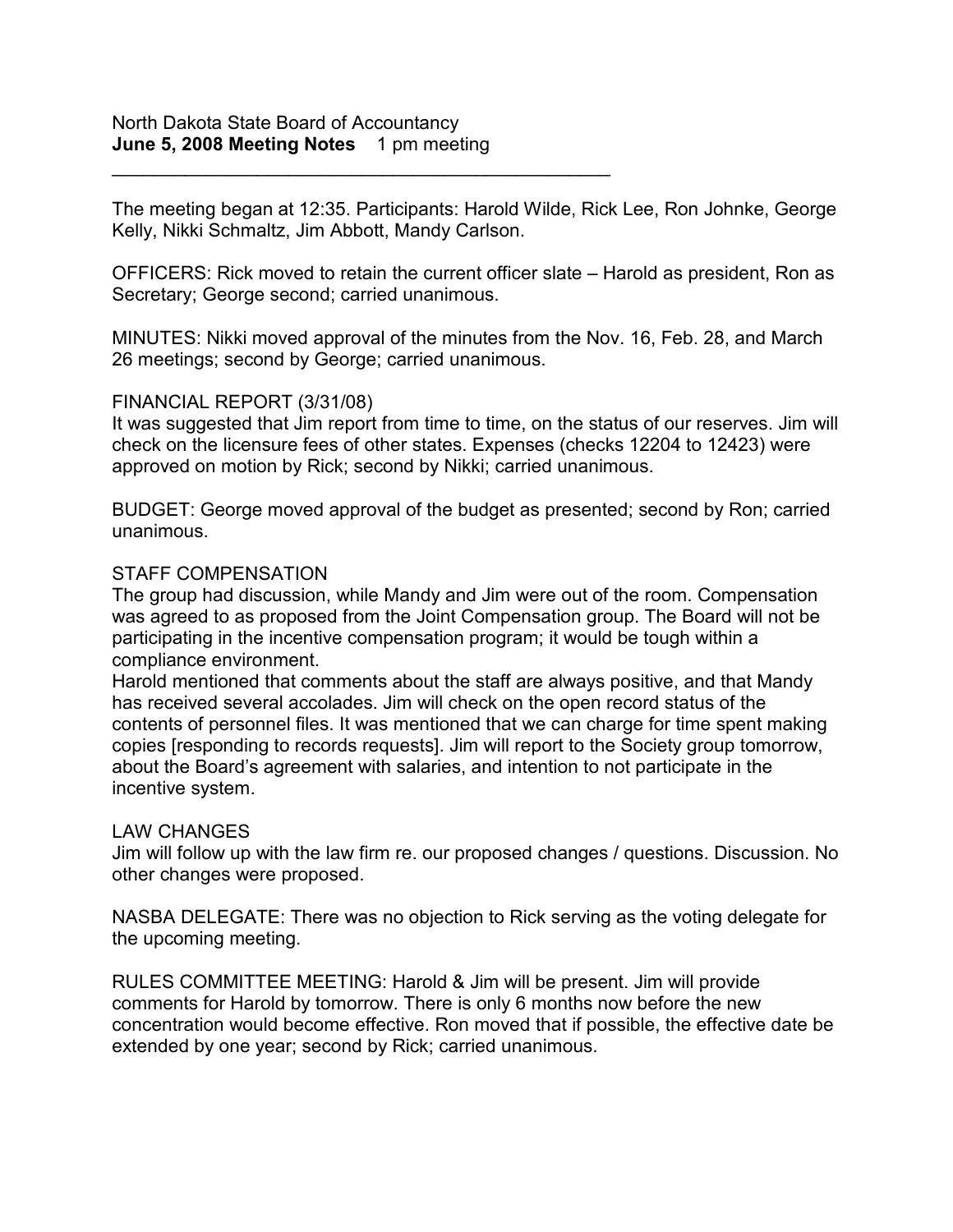EDUCATION CREDITS: We will accept classes taken on a "pass/fail" basis. We will hold fast to the 150 credit requirement, rather than accept an applicant who is at 149 credits.

NASBA NOMINATIONS: No action was taken on two candidates for NASBA roles – Flowers and Mickelson.

NEXT MEETING: Friday, Sept. 12, at 12:30 pm (lunch at 12), at the GF BradyMartz office.

EXAM INPUT TO NASBA: There is concern about the difficulty level of the Exam. The content is quite advanced and considerable detail is expected. No formal comments will be shared.

AUDITOR SELECTION: Ron moved to accept the Drees, Riskey & Vallager audit proposal, for 2008 through 2011, pending satisfactory performance; second by Rick; carried unanimous.

PEER REVIEW: A report from Dick Brammel was provided just before the meeting. Rick and Jim are to check about oversight at the regional NASBA meeting. We will address the issue in the September meeting. One firm is a year late in submitting their peer review; Nikki moved that the firm must complete its peer review and submit documents by year-end, or their certification will be revoked. We expect proof of reviewer engagement proof within 30 days. Second by Rick; carried unanimous. The timeframe for the firm's next review is not to be extended.

Jim indicated that various material is available.

CANDIDATE REQUESTS: There was a request for an extension of part life, due to an accident. There was no objection to denying the request. The new approach to pass/fail classes applies to foreign applicants also. A grade transfer applicant has work experience with a water authority in Barbados. There was no objection to disallowing this experience. Another grade transfer, from Germany, has an educational record that doesn't show principles-level credits; the evaluation company cannot specify which are elementary. We will assume that six credits would be principles content. A potential applicant has law school credits, but these will not be allowed to count.

## **COMPLAINTS**

A complaint was received, outside our jurisdiction; we will not open a complaint in such cases.

# PHONE LISTINGS:

For listings under "accountant and bookkeeping", the group was agreeable with pursuing only those with "accountant" and "accounting" in their business name. One entity will be asked to not list itself under such a heading [without a disclaimer], or under an LPA heading. A government entity listed under an "LPA" heading will be asked to not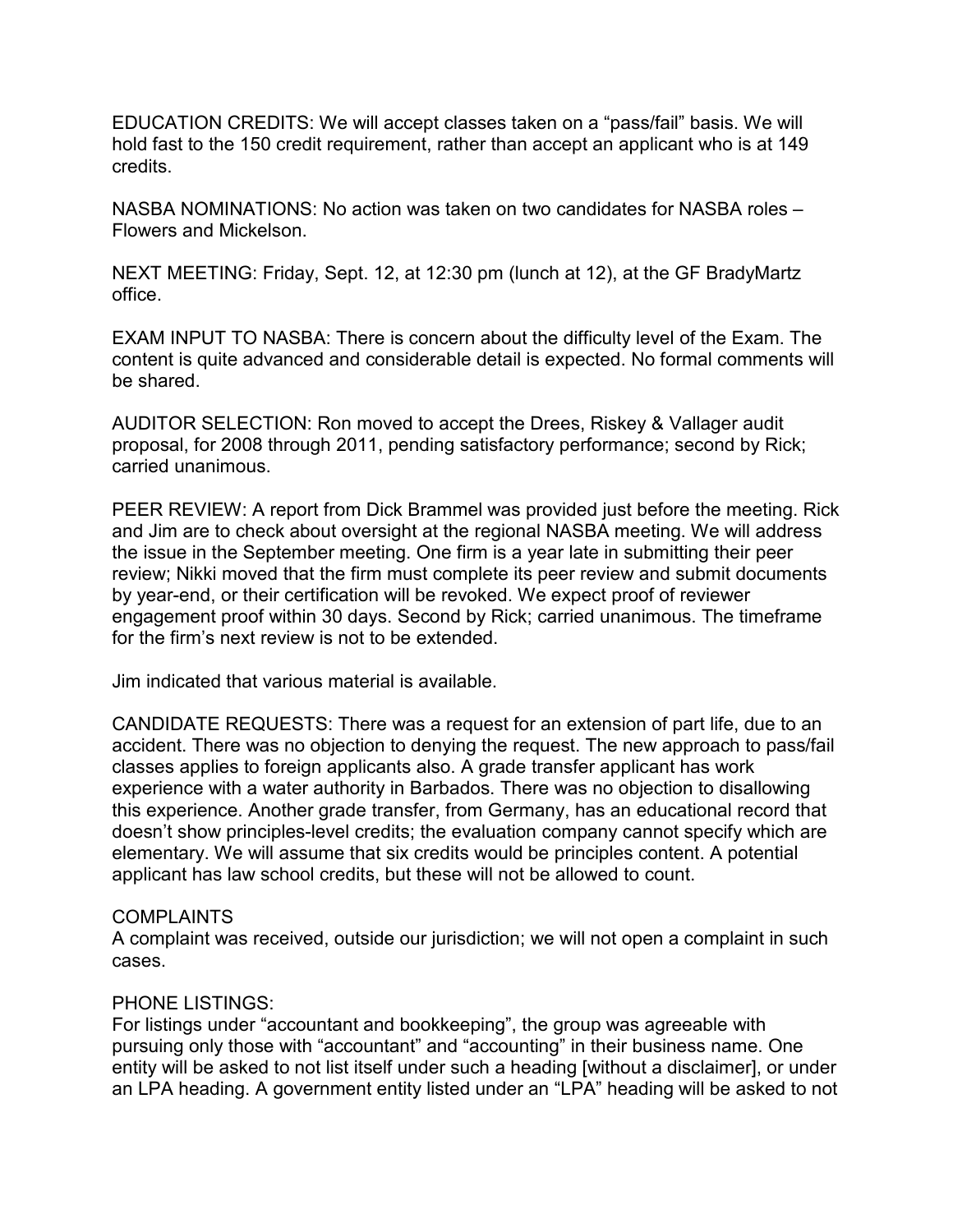do so. Another party will be asked to include a disclaimer, in light of advertising accounting services.

Jim will send notes to the group about the recent Exam conference.

Adjourned at about 3 pm.

\_\_\_\_\_\_\_\_\_\_\_\_\_\_\_\_\_\_\_ \_\_\_\_\_\_\_\_\_ Secretary Date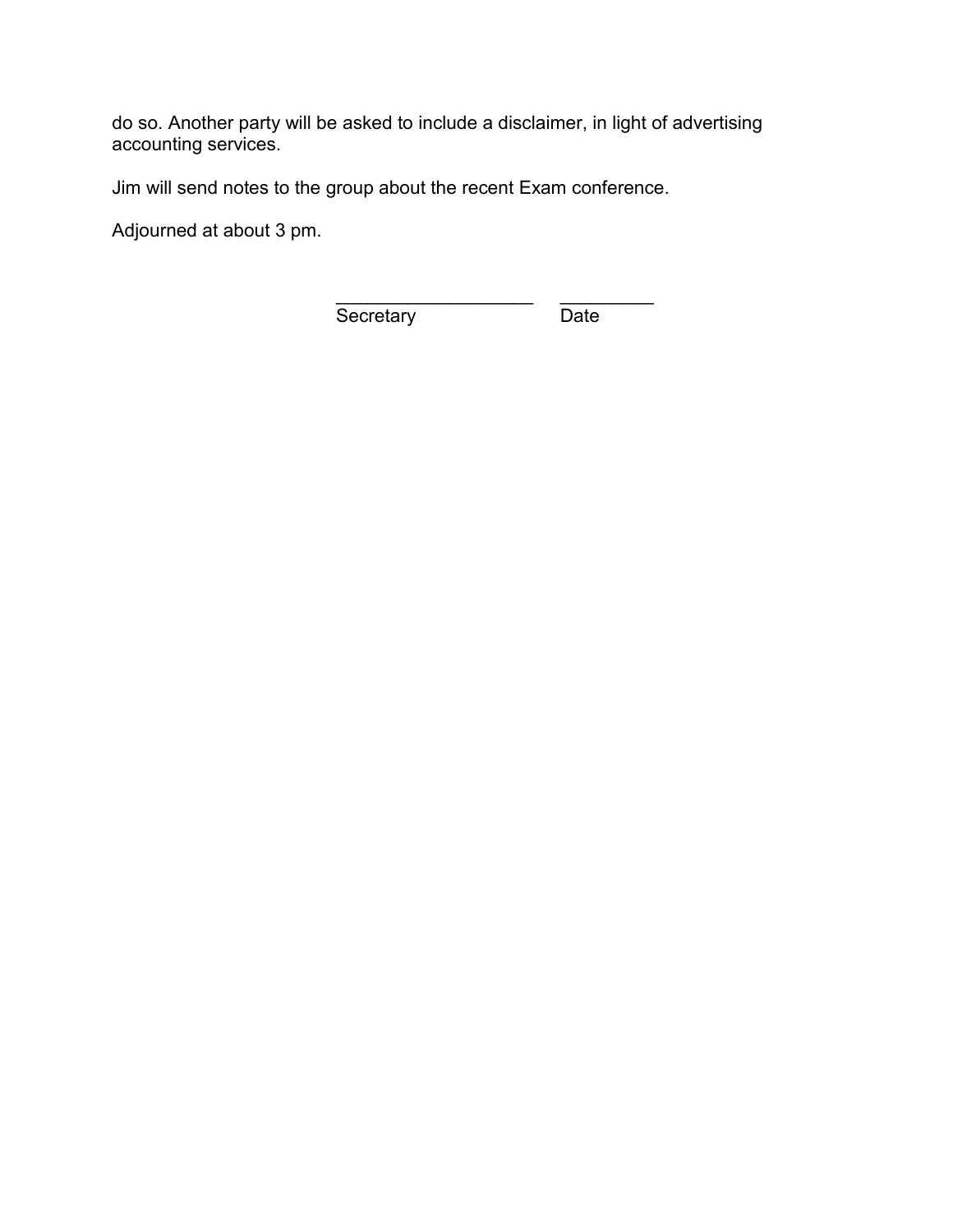North Dakota State Board of Accountancy Meeting Notes: Sept. 12, 2008

\_\_\_\_\_\_\_\_\_\_\_\_\_\_\_\_\_\_\_\_\_\_\_\_\_\_\_\_\_\_\_\_\_\_\_\_

### The meeting began at 12:37 pm.

Participants: Harold Wilde, Ron Johnke, George Kelly, Nikki Schmaltz, Rick Lee, Jim Abbott

MINUTES (6/5/08)

Approved on motion by Rick; second by Nikki; carried unanimous.

### FINANCIAL MATTERS

The Board's financial reserves are now at approximately 50% of expenses (our target is 60%). A travel expense was mentioned as needing to be coded to prepaid. George moved approval of expenses (checks 12424 to 12628); second by Ron; carried unanimous.

### PEER REVIEW

Ron, Harold and Jim will decide on the selection of an oversight coordinator. There was discussion about the coordinator not being able to report about specific details to the board. In the past we have been receiving peer review reports, and will not be doing so now. Harold suggested we not require the coordinator to sign the AICPA non-disclosure agreement.

### USE OF "ACCOUNTANT"

A firm had inquired about listing some of their personnel as "accountants". Legal counsel considered the practice not acceptable, and this approach will be followed by the board. Jim will notify the firm.

LICENSE FEES The fees of other states had been collected and included in the agenda packet.

### LAW CHANGES

There was no disagreement on the bill going to the Legislature as an agency bill. Comments included the sentiment that lobbying is more appropriate from the Society, gaining sponsors from the relevant committee (possibly the Senate IBL Committee). There was no decision as to helping fund legislative costs of the bill.

#### COMPLAINTS

2008-1. Closed, on motion from George, second by Rick, and carried unanimous.

2008-2. Closed, on motion by Nikki, second by Ron; carried unanimous.

2008-3. Close, on motion by Rick; second by Nikki; carried unanimous.

2008-4. (National firm legal cases). No action was initiated.

2007-2. Rick moved to re-open the case; second by Nikki. The group discussed the case; comments included: the recent documents include material not yet seen by the Board, earlier the focus was whether the accountant was acting as plan administrator and it appears he was, court documents from another matter are not directly relevant. Issues include competence, customer service, and the accountant's relationship with his former firm. Harold and Jim will meet with legal counsel (such issues as discipline, case merits, assistance with correspondence, public notice, using court findings). We will provide the two recent information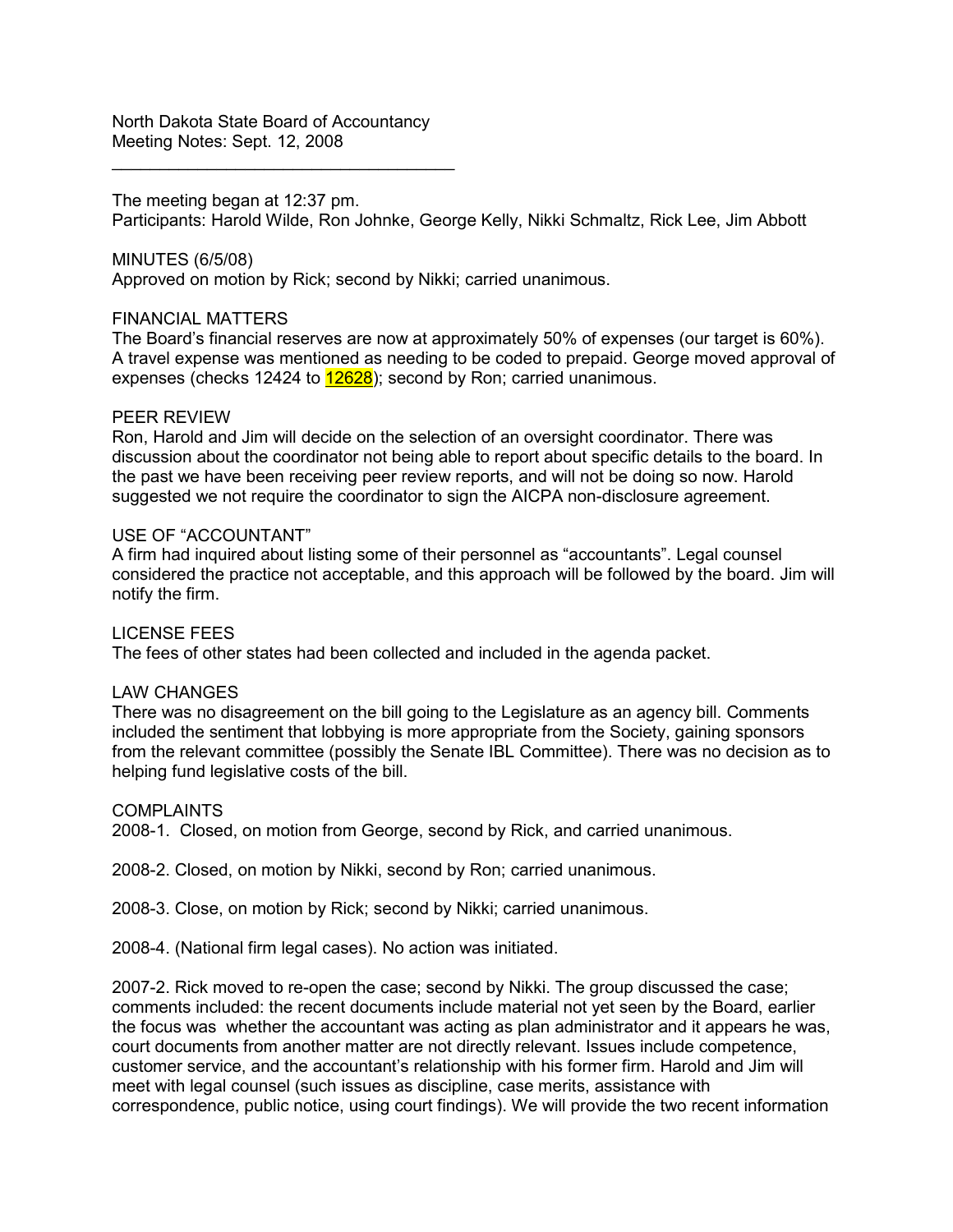packets and the material which the board had at the time of its earlier decision. The board will reconvene for a final decision. Harold will notify the complainant that based on the new information, the case was reopened, and we will communicate about the final decision.

AN AICPA MONITORING CASE We will close this matter.

### PHONE DIRECTORY LISTING

A firm is listed under accountants, but their name does not indicate a claim to be accountants. We will notify them that they are listed in a misleading category, but no response will be required.

### MISSING ACCOUNTANT

Nikki will contact another Fargo accountant, to ask what they might know about the situation. George will contact the missing accountant's wife.

### AVAILABLE MATERIAL

Various materials were on hand, available for review. Jim informed the group about further information related to an individual who objects to fingerprinting in order to write the CPA Exam.

NEXT MEETING: Oct. 6, 8 am, by phone.

 $\frac{1}{2}$  ,  $\frac{1}{2}$  ,  $\frac{1}{2}$  ,  $\frac{1}{2}$  ,  $\frac{1}{2}$  ,  $\frac{1}{2}$  ,  $\frac{1}{2}$  ,  $\frac{1}{2}$  ,  $\frac{1}{2}$  ,  $\frac{1}{2}$  ,  $\frac{1}{2}$  ,  $\frac{1}{2}$  ,  $\frac{1}{2}$  ,  $\frac{1}{2}$  ,  $\frac{1}{2}$  ,  $\frac{1}{2}$  ,  $\frac{1}{2}$  ,  $\frac{1}{2}$  ,  $\frac{1$ Secretary Date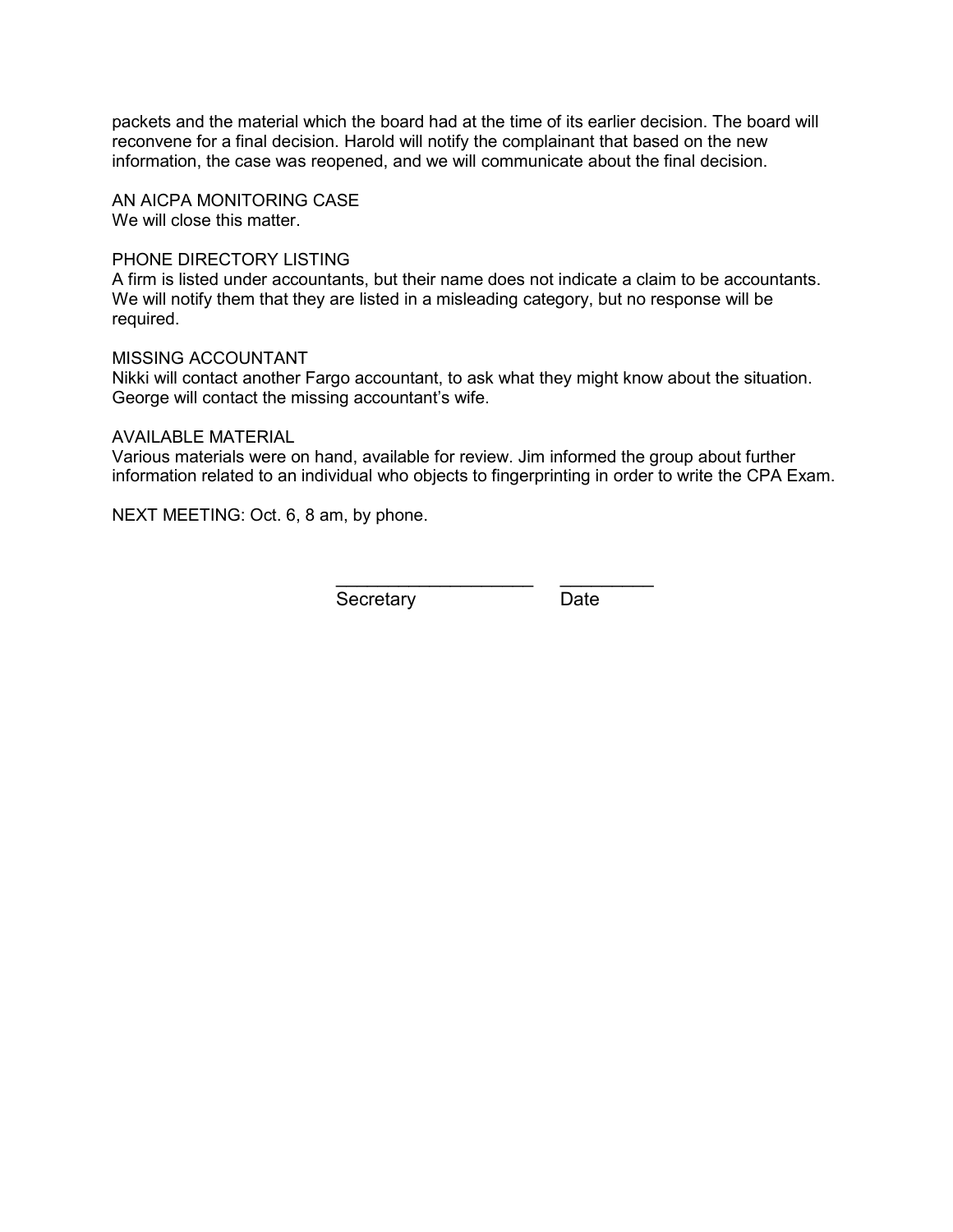North Dakota State Board of Accountancy Meeting Notes: Oct. 6, 2008

\_\_\_\_\_\_\_\_\_\_\_\_\_\_\_\_\_\_\_\_\_\_\_\_\_\_\_\_\_\_\_\_\_\_\_\_

The meeting began at 8:01 am. Participants were Harold Wilde, Ron Johnke, George Kelly, Nikki Schmaltz, Rick Lee, Jack McDonald, Jim Abbott

### COMPLAINT 2007-2

The group discussed the case, which includes such issues as lack of work papers, untimely client notice, negative court findings, implied negligence from agreeing to pay reparations, competence to supervise certain work, contradictions re provision of tax advice and plan administration. Wilde will contact a CPA witness for verification.

### COMPLAINT 2008-6

The group addressed the case. The accountant is inaccessible to clients and has not renewed. Abbott will contact clients about filing letters, and he will also prepare a letter detailing what has occurred. He will send details about the accountant to McDonald. Johnke moved that McDonald issue a complaint letter via process server, that Abbott hire an investigator to attempt contact and that Wilde be authorized to move forward with seeking an injunction if there is no action. Second by Lee; carried unanimously.

### COMPLAINT 2007-2 - continued

Johnke moved to suspend the accountant's certificate for 2 years, require 120 hours of CPE relevant to the practice (including 16 in ethics) plus reimbursement of the cost of our contracted investigator and a \$1000 fine; seconded by Schmaltz; unanimous. The CPE is not to include current program courses.

#### COMPLAINT 2008-5

Legal counsel mentioned limiting the investigation, and a degree of protection surrounding comments made in a legislative environment probably preventing civil court action. Jim Woy of Butte MT was mentioned as an investigator. There was no objection to such an engagement and the related costs. Johnke moved to engage an investigator; seconded by Lee; unanimous. Also mentioned was notifying the complainant of receipt and plans to engage an investigator, and sending the complaint to the CPAs with notice of intent to use an investigator and invitation to respond.

#### APPLICATION

An applicant had been evaluated as having a graduate degree, but only 120 hours. He will need to accumulate 150 hours of education.

ADJOURNED, at 9:47 am.

\_\_\_\_\_\_\_\_\_\_\_\_\_\_\_\_\_\_\_ \_\_\_\_\_\_\_\_\_ Secretary Date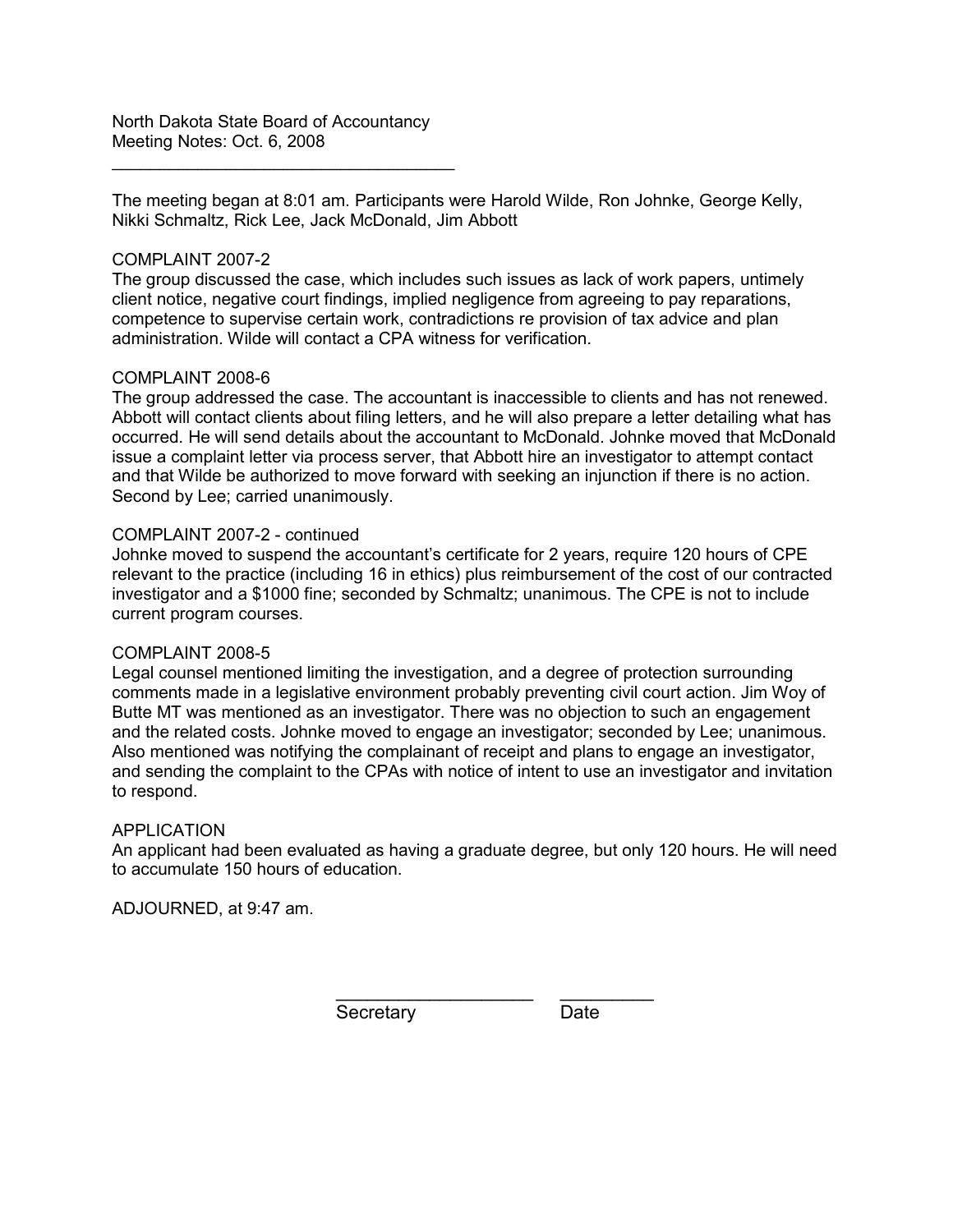North Dakota State Board of Accountancy Meeting Notes: Nov. 24, 2008 (4 pm conference call)

 $\frac{1}{2}$  , and the set of the set of the set of the set of the set of the set of the set of the set of the set of the set of the set of the set of the set of the set of the set of the set of the set of the set of the set

The meeting began at 4:01. Participants were Harold Wilde, Ron Johnke, George Kelly, Nikki Schmaltz, Rick Lee, Mandy Harlow, Jim Abbott

#### MOBILITY BILL

Two issues were discussed – the reference to 75%, and the Jan. 2012 open window for education. We will check into the rationale for the Jan. 2012 item, so we know its importance if it becomes an issue during the legislative process. Rick moved to approve the bill for submission to the Legislature, with one change (deleting the 75% grade sentence in 43-02.2-04(6)); second by Ron; carried, with all in favor.

### EDUCATIONAL ISSUES

The group was agreeable with removing our present interpretation that business law qualifies only under other business regardless of rubric. Instead, we will allow up to 3 credits of business law in the accounting section of the concentration, and other law classes within the "other business" portion if they have a business, management, finance or marketing rubric or one of these terms in the course title.

### The group also was agreeable with the following approach:

*We will require an independent evaluation, by an NACES member, for courses taken outside of the U.S. and Canada. However, when an accredited [or acceptable] U.S. school has accepted a student with foreign education into a graduate program, we will honor that decision and consider the candidate as having a baccalaureate degree. We will require an English listing of the foreign courses taken, with semester credit values, in order to determine total credits, and those credits which will count toward the concentration.* 

Comments were made about states allowing writing the Exam at 120 hours and large firms not finding value in the 150 requirement.

A non-university CPA review course was not considered acceptable to count as college credits.

#### COMPLAINTS

2008-5. There was no objection to spending funds as needed to pursue this matter. 2007-2. The group was agreeable with allowing until Jan. 15 for a response to our complaint. 2006-12. We have not yet received an agreement letter.

2008-6. Jim will send the firm notice that a response is still due to the Board. Ron moved to revoke the CPA's certificate Dec. 1, if we do not receive a suitable response to our complaint; second by Rick. Harold, Ron and Jim will determine whether the response is satisfactory. Carried unanimous.

### OVERDUE RENEWALS

The issue was raised of having a standing revocation process for out-of-state non-renewals. Staff will provide details to the Board of the present approach used for overdue renewals. The issue will be addressed in the next meeting. Mention was made of having a rule requiring payment of legal fees.

NEXT MEETING: Monday, Jan. 26, 2009, at 4 pm.